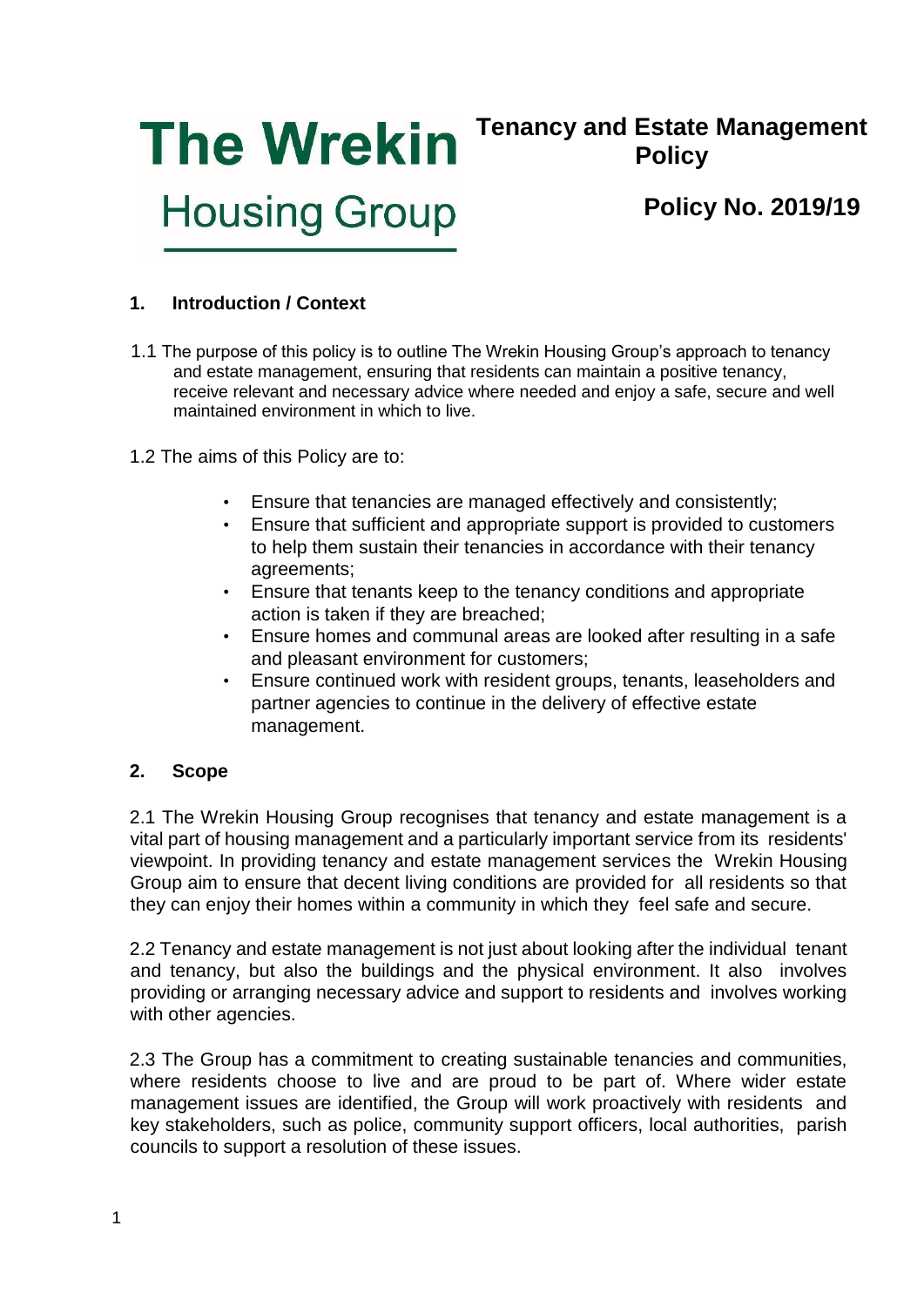2.4 The Wrekin Housing Group will fulfill all statutory and contractual duties to tenants, leaseholders and shared owners, where appropriate, in the carrying out of tenancy and estate management services.

2.5 This policy will ensure compliance with the regulatory consumer standards and the Wrekin Tenants Charter.

- 2.6 The Wrekin Housing Group aim to deliver its services to the highest possible standard, within available resources, and aim to continually improve on its performance through involving and consulting with residents and keeping them informed about changes and improvements to tenancy and estate management services.
- 2.7 The key outcomes of the policy are:
	- Properties which are well managed and maintained;
	- Communal areas which are well managed and maintained;
	- Tenancies which are sustained.
- 2.8 More detailed information in relation to all associated procedures identified below will be set out in the individual procedures.

# **3. Policy Statement**

# 3.1 Expectations

The tenancy agreement makes it clear what a tenant can expect of us and what we will expect of the customer.

Tenants must ensure the premises are used as their main home, the premises must not be sublet and permission from the Group must be sought before taking in a lodger. The Group is committed to preventing tenancy fraud and has a responsibility to report any concerns to the relevant authorities. Enforcement action will be taken to end the tenancy where we believe the premises have been abandoned.

The premises should be clean and in reasonable repair and decorative order. The Group has a same day repairs service and all repairs should be reported when necessary. Any repairs that the Group are not responsible for, or damage (deliberate or accidental) should be rectified immediately by the tenant. Failure to do so could result in the Group carrying out these repairs and recharging the tenant, and/or tenancy enforcement action being taken. The Group will support tenant requests to make improvements to the premises subject to all tenancy conditions being met.

The Group and tenants have a responsibility to ensure all communal areas are in good order and a safe and pleasant environment is maintained. Tenants should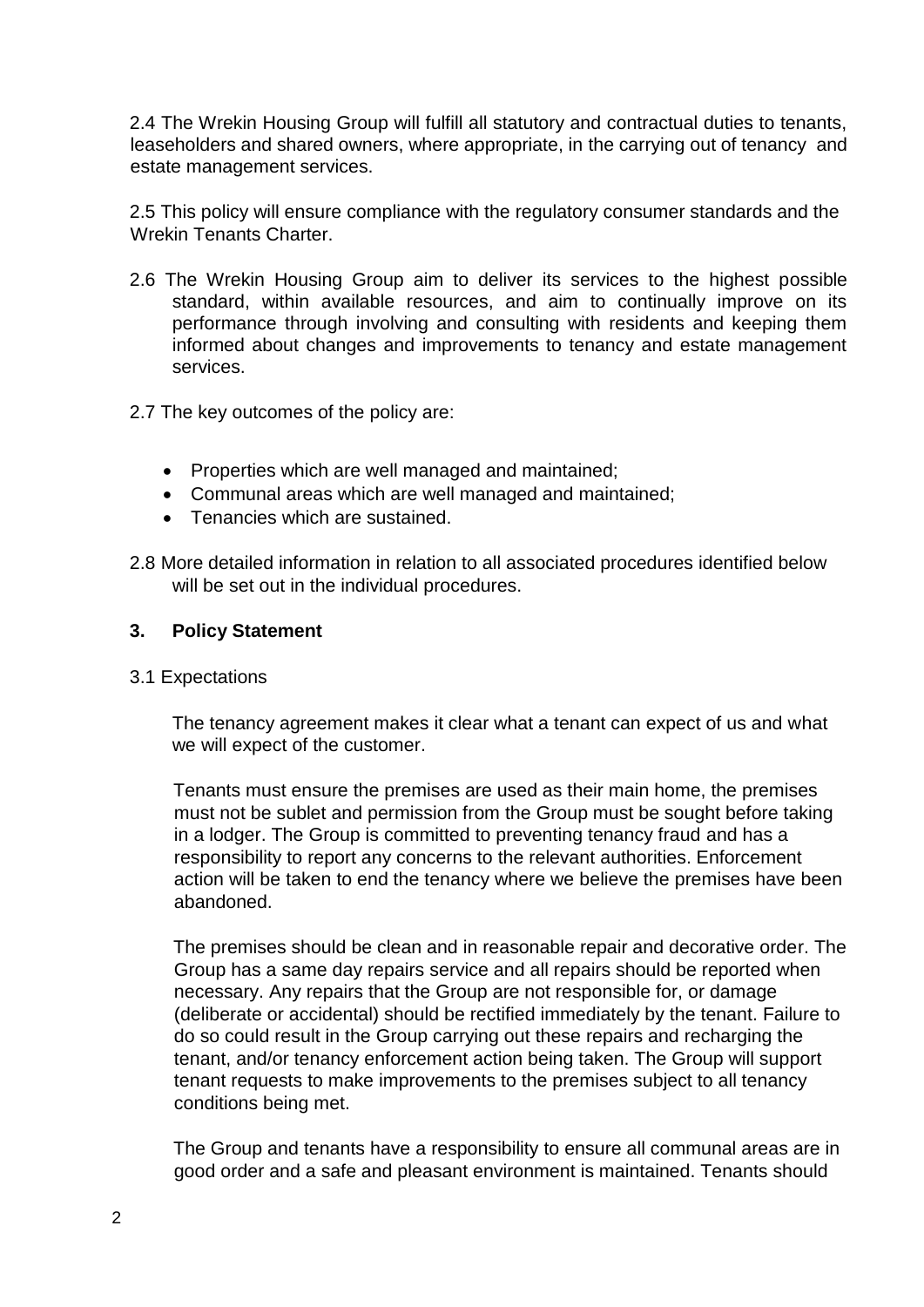ensure they report any communal repairs and keep all communal areas free from household and domestic rubbish and any obstructions (including but not limited to mobility scooters, bikes, pushchairs or similar items).

The keeping of a domestic pet is allowed if the premises is a house but tenants will need the Groups permission to keep a pet in a flat. In all cases tenants must ensure that the pet is kept under control and does not cause a nuisance or annoyance to neighbours or damage to the premises or communal areas.

#### 3.2 Support

The Group is committed to supporting tenants to maintain their tenancy conditions and is able to provide support to all tenants in various ways throughout the life of their tenancy.

Support commences for all new and transferring tenants via a visit from their housing officer within the first 4 weeks of the tenant moving into their new home. For new tenants a further 3 visits are carried out within the first 12 months of their tenancy to ensure the tenant is managing their tenancy and whether any support and/or advice is required.

The Group provides a home check service that ensures tenants are managing their tenancy in accordance with their tenancy conditions and are able to access all the support services available to them.

The Group is committed to supporting its tenants through our Tenancy Sustainment and Money Matters teams. The Group is able to refer tenants for indepth housing support through its external partners ensuring tenants get the appropriate level of support whenever it is needed throughout the life of their tenancy.

In providing services, the Group aim to ensure decent living conditions for all residents so that they can enjoy their homes within a community in which they feel safe and secure. In so doing the Group will meet all of its statutory and contractual duties, complying with the law and regulatory performance standards.

#### 3.3 Enforcement

Whilst the Group is able to provide various levels of support for a period of time tenants are ultimately responsible for ensuring they are able to maintain their tenancy in accordance with the requirements of their tenancy agreement.

In some cases enforcement action may be deemed necessary by the Group if the tenant fails to accept support and cooperate to bring about a successful conclusion to any tenancy breaches.

There are various tools available to the Group when looking to take tenancy enforcement action: